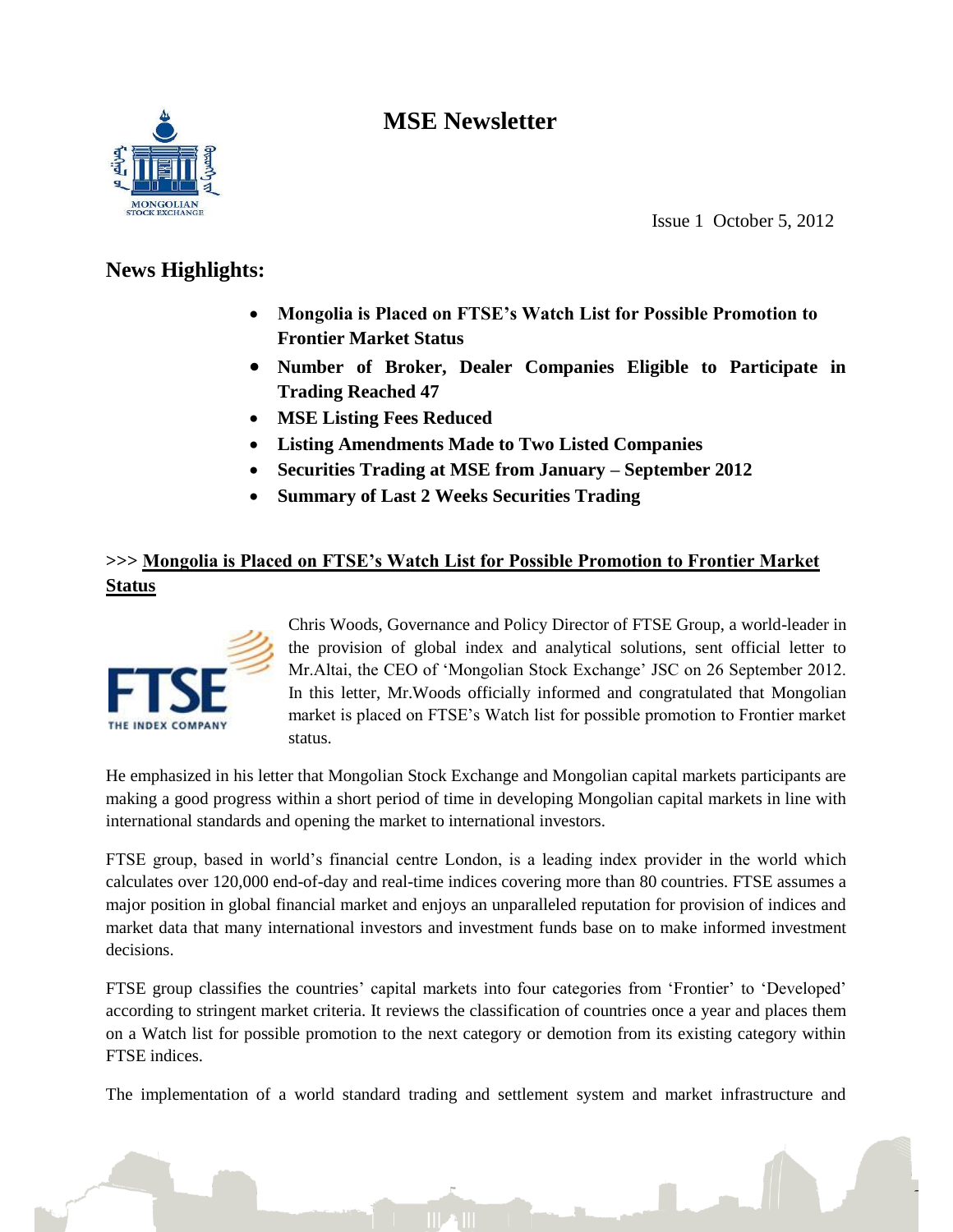increasing transparency in the market had a major influence in placing Mongolia on a Watch list for possible promotion to Frontier market status.

Having a Frontier market status is an invaluable chance for Mongolian market to gain international recognition, to attract international qualified investors, improve the market activity and liquidity, speed up the market development and provide relatively cheap, long term financing to companies in rapidly growing sectors.

### **>>> Number of Broker, Dealer Companies Eligible to Participate in Trading Reached 47**

Mongolian Stock Exchange /MSE/ is successfully implementing the development activities reflected in the 'Master Services Agreement' between Mongolian Stock Exchange JSC, State Property Committee and London Stock Exchange Group.

MSE has successfully migrated to the new "Millennium IT" integrated trading, clearing and settlement and surveillance system on the 2nd of July 2012. The number of compliant members that satisfy the requirements set by the legislation and the new system is increasing day by day. As of 05 October, 2012, the number of compliant members has reached 47, representing an average of 95% of the market share over the last several years.

Also, the number of members that contributed to the Settlement Guarantee Fund has reached 56; the number of members that concluded a revised agreement with MSE has reached 67, as well as the number of members that placed collateral and have concluded agreement with clearing banks have reached 50 and 55, respectively.

## **>>> MSE Listing Fees Reduced**

In order to promote the rapid growth of Mongolian capital market and support domestic companies to obtain relatively cheap, long-term financing, Mongolian Stock Exchange Board of Directors issued a resolution on the 13<sup>th</sup> September 2012, to provide discount on its listing fees by 30% for companies that are being initially listed at the stock exchange and by 50% for those issuing additional shares, until the  $13<sup>th</sup>$ September 2013.

Within this period, the issuers are also exempted from the listing fees if the issue is for the distribution of dividends in form of shares or for exercising the employee stock ownership plan where the market capitalization of the additional issue falls below MNT 50,000,000 /fifty million/.

## **>>> Listing Amendments Made to Two Listed Companies**

#### *'Asia Pacific Properties' JSC*

"Asia Pacific Properties" JSC /MSE: APP/ has merged with its subsidiary "Rural Development Corporation" LLC by adding 177,505 ordinary shares with nominal value of MNT 100 of "Rural Development Corporation" LLC to its existing 175,265 shares with nominal value of MNT 100.

"Asia Pacific Properties" JSC was initially listed on MSE under the name "Sudut" and had operations in agriculture and animal husbandry sector. According to Financial Regulatory Commission resolution no.  $5/782$  of  $4<sup>th</sup>$  March 2011, 'Asia Pacific Investment Partners' LLC /APIP/ bought the controlling stake of